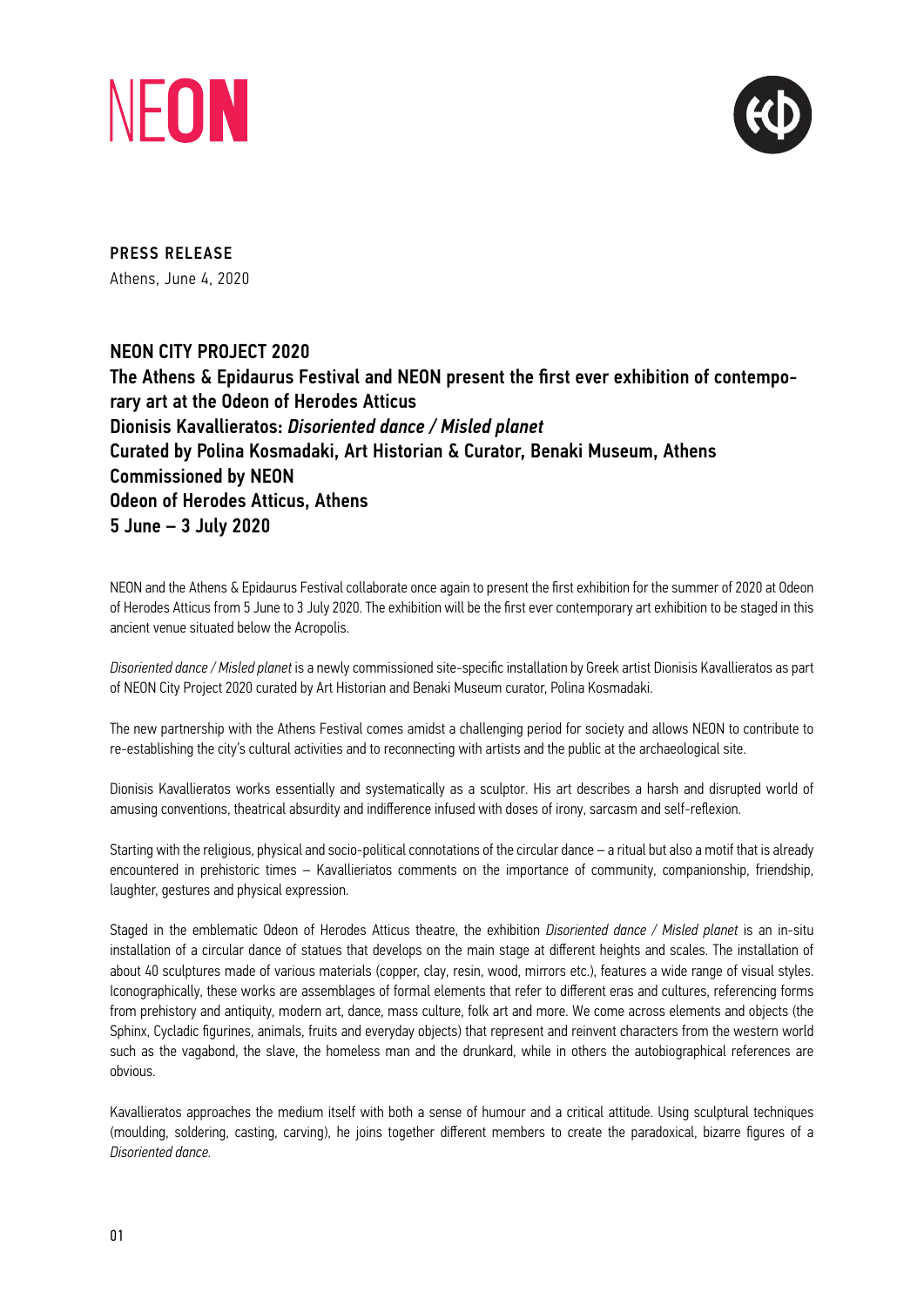The members of this bizarre dance in our *Misled planet,* suggest a way of reflecting on the artist's work and the role of art on the one hand, and on the individual's relationship with politics, power, history, and everyday life on the other. Through questioning and overturning stereotypes, it functions to reflect the fears, prejudices, guilt and vanity of the modern world.

*Dance* by Dionisis Kavallieratos is directly connected to the types, rituals and kinesiology of Ancient Greek drama. The characters of the sculpture and the way they create relationships with each other, and with the theatre and the audience, refer to the primordial tradition of tragedy, specifically the dynamic relationship between the individuality of the actor and the collective action of the Dance.

*This year, the Athens & Epidaurus Festival collaborates with NEON, to create a daring visual and curatorial project. It highlights connections between performing arts and visual arts, while also painting the iconic Odeon of Herodes Atticus in an entirely different, surprising light. It is with great joy that we contribute to this dialogue between contemporary Greek visual art and the Festival audiences through such a ground-breaking collaboration.*

#### Katerina Evangelatos, Artistic Director, Athens & Epidaurus Festival

*The seventh City Project commission brings the exhibition of Dionisis Kavallieratos into this, now-millenia-old, landmark of Athenian public space. Disoriented dance / Misled planet introduces visitors to a walking experience that crosses the historic centre of the city, leading them to a preeminent monument of antiquity and an encounter with contemporary art. I am very pleased it takes place now, during the resumption of sociability in the midst of this unprecedented situation, giving us the opportunity to reconnect with our city, to revive citizens' relationship with contemporary art, and to keep the dialogue with creators alive.* Elina Kountouri, Director, NEON

*Set in motion by the installation in the Odeon, the sculptural process, study and ritual, dance and play, is transformed into a "sculptural performance". The stage of the Odeon allows us not only to visually connect with the work from various vantage points up close and from a distance, but also to participate in it through our presence, among the works. The dialogue between the "classical" monument and the humorous sculptures intensifies the contrasts and the encounters between the ancient ruins and the contemporary fragments.*

#### Polina Kosmadaki, curator

The world-renowned Odeon of Herodes Atticus dominates the western end of the south slope of the Acropolis. The construction of the monument during the 2nd century AD was sponsored by Tiberius Claudius Herod Atticus, in memory of his wife Aspasia Annia Regilla. It hosted mainly musical festivals, seating up to 5,000 spectators. The monument was restored during 1952-1953 using marble from the Dionysus area, and since 1957 it has been the stage for artistic festivals of music, performances of ancient Greek drama, and more. It is the Athens & Epidaurus Festival's oldest and main performance venue, which, over the years has welcomed some of the world's greatest stars, boasting names such as Luciano Pavarotti, Frank Sinatra, Nana Mouskouri, Liza Minnelli and Maria Callas among those who have performed there.

With City Project, NEON aims to activate public and historical places through contemporary art, contributing to the interaction of art, society and the city. NEON's previous City Projects include Aemilia Papaphilippou at the Ancient Agora of Athens (2014), Maria Loizidou at the Kerameikos Archaeological Site and Museum (2015), Zafos Xagoraris at a parking space in Athens behind the historic Αthinaion theatre (2016), Kostis Velonis at a historical residence at 11 Kaplanon Street (2017), Andreas Lolis at the British School at Athens (2018) and Panos Kokkinias at a former office space in 4 Sofokleous Street (2019).

## NOTES TO EDITORS

Dionisis Kavellieratos was born in 1979 in Athens. He lives and works in Berlin. He graduated from the School of Fine Arts (2002) and completed the Radar Project (residency) in Venice and Krakow (2003-2004). Kavallieratos' flexible artistic practice includes small and large-scale sculptures in wood, clay or mixed media and drawings in pencil and charcoal. His work reveals a dazzling inner world -a personal universe through a humorous and ironic style. Recent exhibitions include: *The Same River Twice: Contemporary Art in Athens,* a collaboration between Deste Foundation, New Museum and Benaki Museum, Benaki Museum, Athens (2019) *Hypnos Project,* Onassis Cultural Centre, Athens (2016), *This which all want, none shall ever have,* Bernier/Eliades,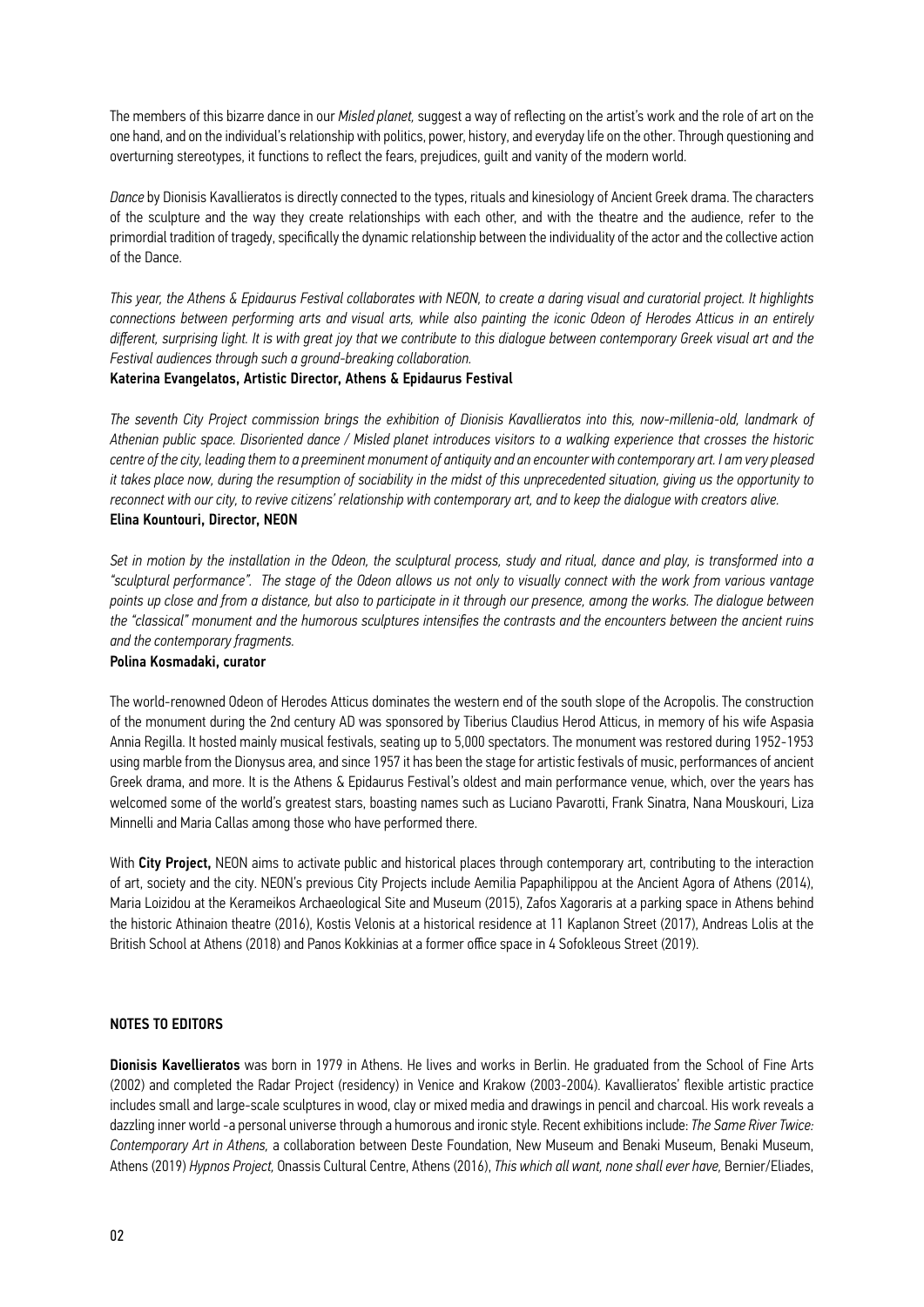Athens (2016), *TERRAPOLIS,* NEON Organization, curated by Iwona Blazwick (2015), *No Country for Young Men,* Bozar, Brussels (2014), *The Mediterranean Experience,* Macedonian Museum of modern Art, Thessaloniki (2013), Faces, Onassis Cultural Centre Athens (2012), *The son of the eagle breaks his legs. The son of the eagle walks on his hands*, Bernier/Eliades, Athens (2012).

Polina Kosmadaki is an art historian living and working in Athens. She holds a Ph.D in Art History from the University of Paris-IV-La Sorbonne. She is currently Curator of Modern and Contemporary Art and Head of the Department of Paintings of the Benaki Museum, Athens and a Lecturer of Art History in the European Studies program of the Hellenic Open University. Since 2008 she is an associate researcher of the French School at Athens' Modern Section, currently the Head Researcher of a project on the editor and art critic Christian Zervos and his journal *Cahiers d'art.* Her research interests lie in the avant-garde periodicals and exhibitions of the interwar period, the reception of Antiquity in contemporary art, institutional critique and exhibition history, the ethnographic turn of contemporary art, craft as critique.

She has curated numerous exhibitions both for the Benaki Museum and as an independent curator: *Christian Zervos & Cahiers d'art,* Benaki Museum, Musée Zervos Vézelay, École Francaise d'Athènes 2019, *Jannis Varelas, Anima I,* 2019, *Liquid Antiquity,*  DESTE & Benaki Museum 2017, *Ametria,* Deste & Benaki Museum, 2015, *George Lappas, Happy Birthday,* Deste & Benaki Museum 2016. Since 2011 she is running the commissions program «Artists in dialogue with the Benaki Museum» (Andy Holden, Adam Chodzko, Ciara Philips, Zafos Xagoraris, Antonis Pittas), in collaboration with the British Council, Greece.

The Athens & Epidaurus Festival is the foremost public cultural organisation in Greece and one of the oldest active festivals in Europe. Spanning 65 years, the Festival has welcomed some of the greatest music, dance and theatre artists of the international and local scene, attracting large audiences from around the world.

Up to the year 2005, the Festival was held exclusively at the Odeon of Herodes Atticus in Athens and the Ancient Theatre of Epidaurus. In the summer of 2006, five brand-new theatre stages were launched at the Peiraios 260 industrial venue which has since emerged as a major springboard for contemporary art. Furthermore, artistic productions and site-specific performances are presented in other venues all over the Attica region, under the banner of the Festival.

Nowadays, the Odeon of Herodes Atticus focuses on music, with special emphasis on celebrated orchestras and famous soloists, while the Peiraios 260 venue highlights the latest trends in theatre and dance, inviting internationally acclaimed, avant-garde creative teams, and commissioning new works by talented Greek artists.

The Ancient Theatre of Epidaurus features primarily ancient tragedies and comedies by established Greek and international directors. Meanwhile, the Little Theatre of Ancient Epidaurus, whose reins were gradually handed over to the Athens & Epidaurus Festival by the Friends of Music Society in the early 2000s, focuses on experimental music and musical/theatrical performances. Under its current Artistic Director Katerina Evangelatos, the Athens & Epidaurus Festival aims to expand its international scope through co-productions with world-renowned theatre and dance companies, as well as showcasing Greek artists, supporting artistic research in the area of performing arts, and connecting research with audience development.

NEON is a nonprofit organization that works to bring contemporary culture closer to everyone. It is committed to broadening the appreciation, understanding, and creation of contemporary art in Greece and to the firm belief that this is a key tool for growth and development. NEON, founded in 2013 by collector and entrepreneur Dimitris Daskalopoulos, breaks with the convention that limits the contemporary art foundation of a collector to a single place.

NEON's space is the city. It acts on a multitude of initiatives, spaces, and civic and social contexts. It seeks to expose the ability contemporary art has to stimulate, inspire, and affect the individual and society at large. NEON constructively collaborates with cultural institutions and supports the programs of public and private institutions to enhance increased access and inventive interaction with contemporary art.